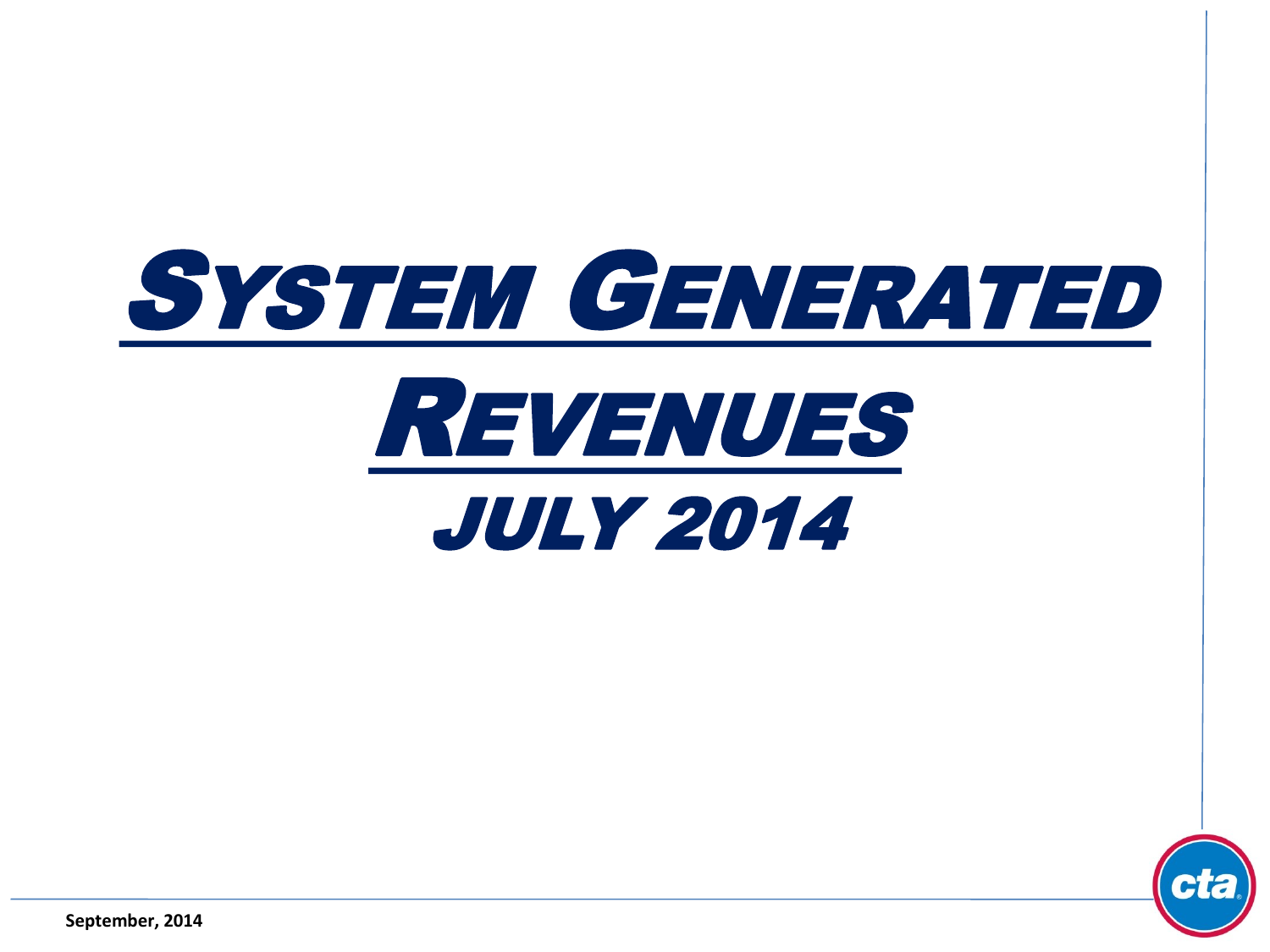## JULY REVENUES: VARIANCE TO BUDGET

|                               | <b>Dollars in Millions</b>                                               | <b>Actual</b><br><b>JULY 2014</b> | <b>Variance</b><br>to<br><b>Budget</b> | <b>Variance</b><br>to<br><b>JULY 2013</b> |
|-------------------------------|--------------------------------------------------------------------------|-----------------------------------|----------------------------------------|-------------------------------------------|
| Farebox                       |                                                                          | \$33.6M                           |                                        |                                           |
| Passes                        |                                                                          | \$17.9M                           |                                        |                                           |
|                               | <b>Fare and Pass Total</b>                                               | \$51.5M                           | 0.5M                                   |                                           |
|                               | <b>Reduced Fare Subsidy</b>                                              | \$3.5M                            |                                        |                                           |
| Non-Farebox                   |                                                                          | \$5.0M                            |                                        |                                           |
| <b>Revenue Total</b>          |                                                                          | \$60.0M                           |                                        | 3.4M                                      |
| <b>Average Fare (Dollars)</b> |                                                                          | \$1.19                            |                                        | \$0.04                                    |
| <b>Free Rides</b>             |                                                                          | 6.7M                              |                                        |                                           |
|                               | Free Rides is 0.2M more than JULY 2013 (excluding Red Line South)<br>CT. |                                   |                                        |                                           |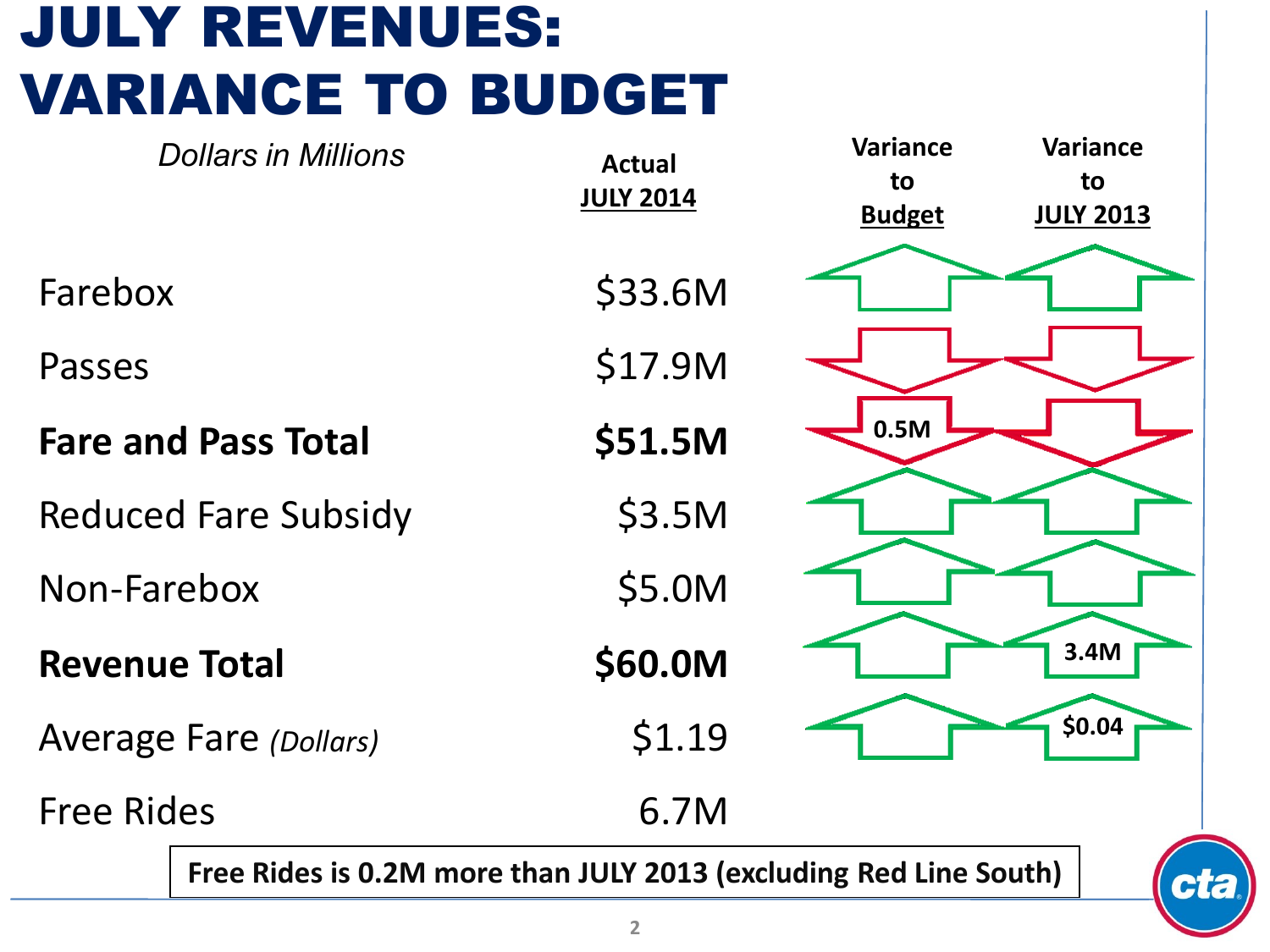## YEAR TO DATE REVENUES: VARIANCE TO BUDGET

| <b>Dollars in Millions</b>                                            | <b>Actual</b><br><b>JULY 2014 YTD</b> | <b>Variance</b><br>to<br><b>Budget YTD</b> | <b>Variance</b><br>to<br><b>2013 YTD</b> |  |
|-----------------------------------------------------------------------|---------------------------------------|--------------------------------------------|------------------------------------------|--|
| Farebox                                                               | \$212.6M                              | 6.0M                                       | 32.2M                                    |  |
| Passes                                                                | \$124.9M                              | 11.1M                                      | 29.6M                                    |  |
| <b>Fare and Pass Total</b>                                            | \$337.5M                              | 5.1M                                       | 2.6M                                     |  |
| <b>Reduced Fare Subsidy</b>                                           | \$10.8M                               |                                            | 4.5M                                     |  |
| Non-Farebox                                                           | \$38.3M                               | 7.8M                                       | 0.8M                                     |  |
| <b>Revenue Total</b>                                                  | \$386.6M                              | 3.8M                                       |                                          |  |
| <b>Average Fare (Dollars)</b>                                         | \$1.14                                |                                            |                                          |  |
| <b>Free Rides</b>                                                     | 46.1M                                 |                                            |                                          |  |
| Free Rides is 5.1M more than JULY 2013 YTD (excluding Red Line South) |                                       |                                            |                                          |  |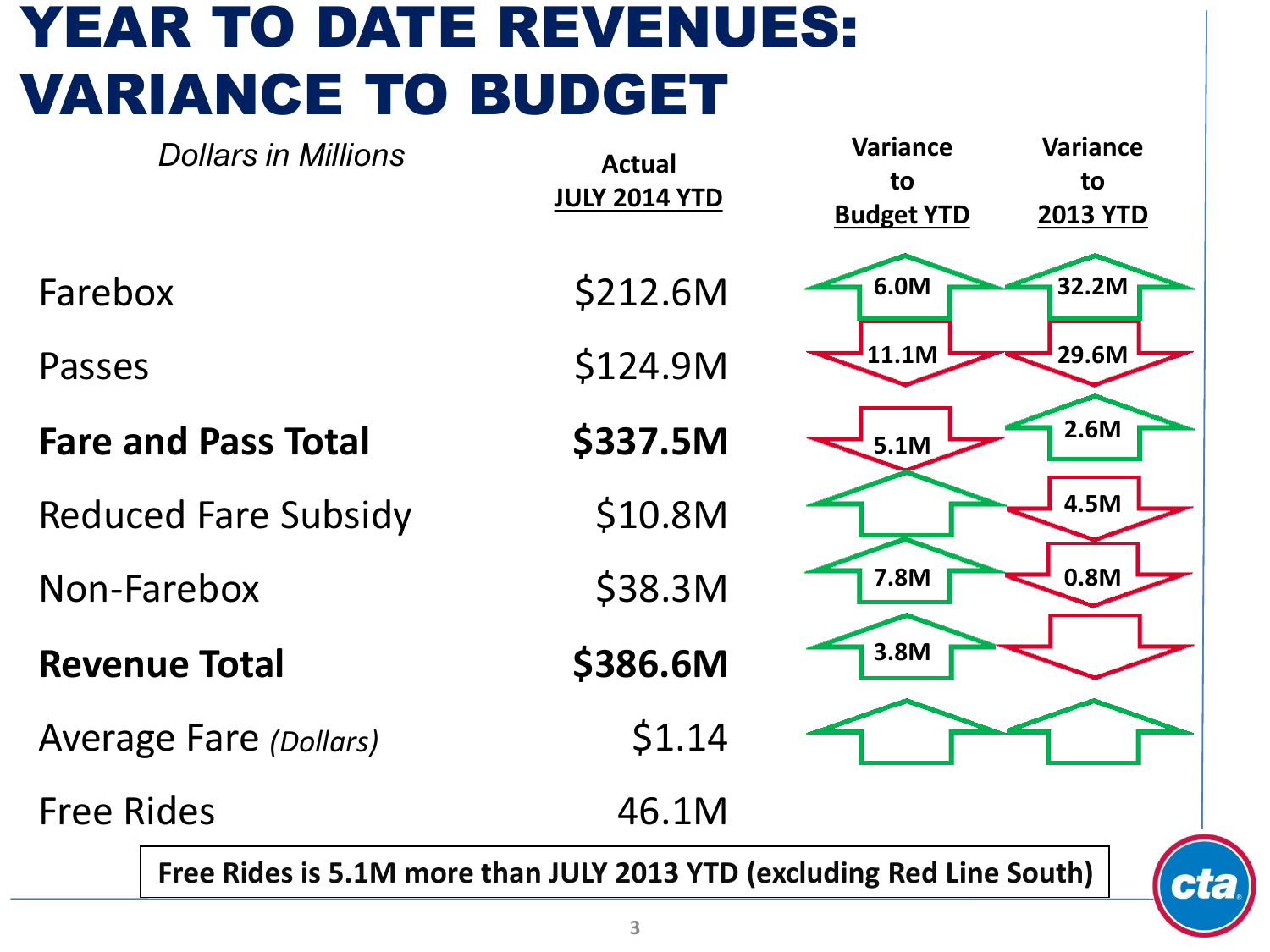



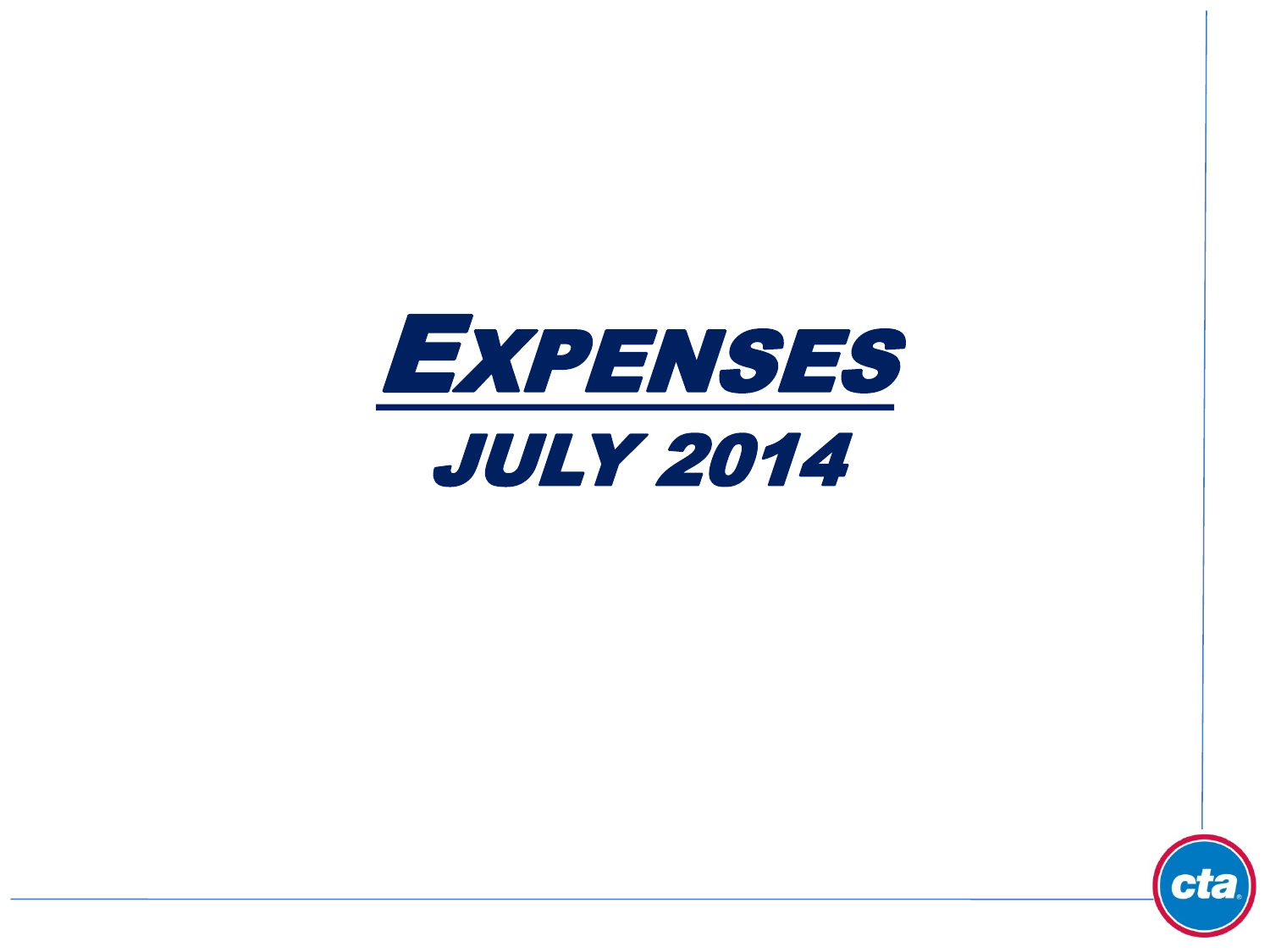# JULY EXPENSES: VARIANCE TO BUDGET

*Dollars in Thousands*

| Category                                | <b>Actual</b><br><b>JULY 2014</b> | Favorable/<br>(Unfavorable)<br><b>Variance to</b><br><b>Budget</b> |
|-----------------------------------------|-----------------------------------|--------------------------------------------------------------------|
| Labor                                   | 81,525                            | 2,216                                                              |
| <b>Material</b>                         | 6,095                             | (1, 245)                                                           |
| <b>Fuel</b>                             | 4,707                             | 647                                                                |
| <b>Power</b>                            | 2,386                             | 10                                                                 |
| <b>Provision Injuries &amp; Damages</b> |                                   |                                                                    |
| <b>Purchase of Security Services</b>    | 1,225                             | (10)                                                               |
| <b>Other Expenses</b>                   | 18,964                            | (413)                                                              |
| <b>Total Operating Expenses</b>         | 114,902                           | 1,205                                                              |

**Other expenses consist of: Utilities, Advertising & Promotions, Travel & Meetings, Contractual Services, Leases & Rentals, Pension Obligation Bond, and General Expenses.**

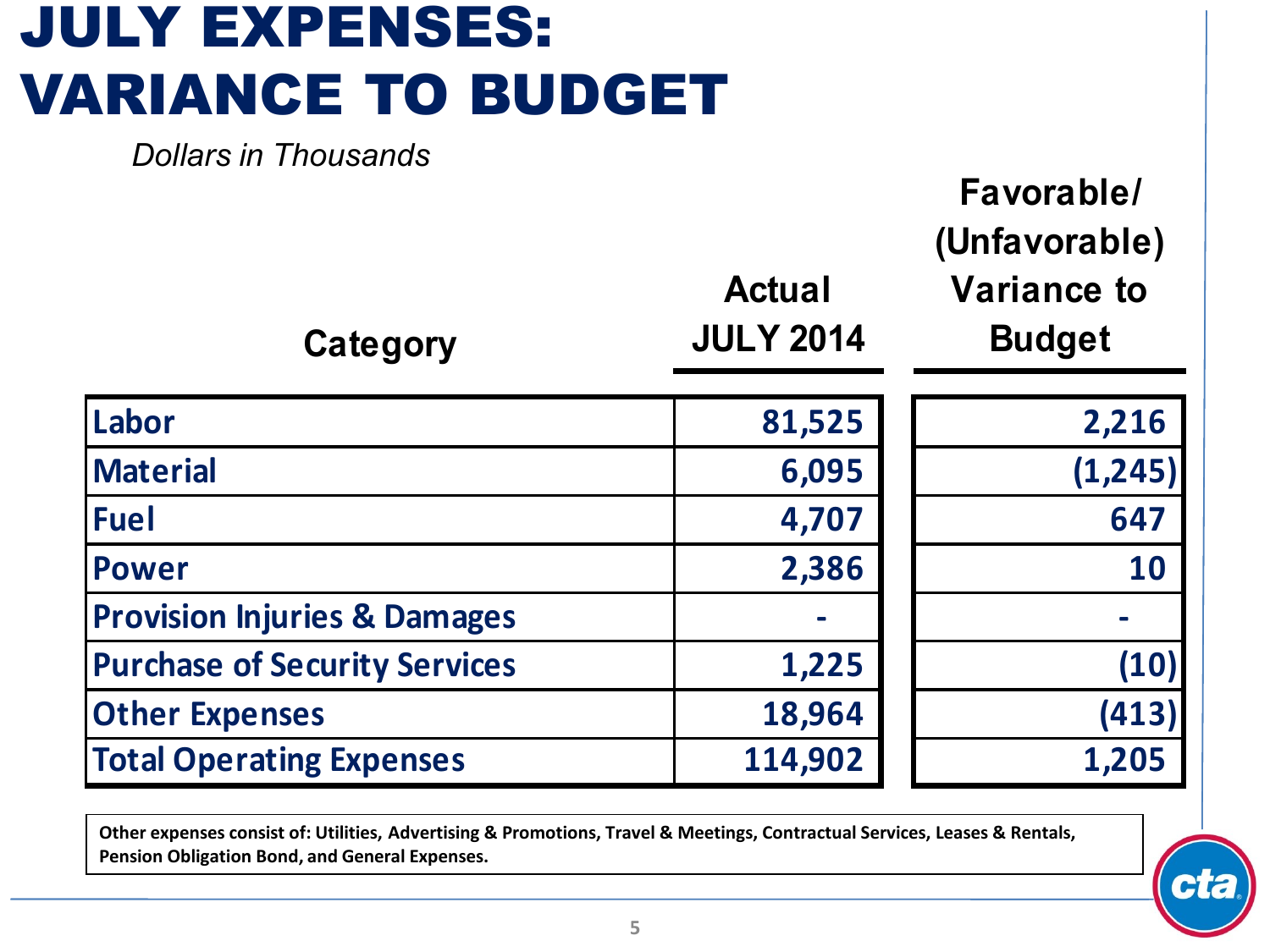## YEAR TO DATE EXPENSES: VARIANCE TO BUDGET

**Category Actual YTD 2014 Favorable/ (Unfavorable) YTD Variance to Budget** Labor **1999 1200 1200 1200 1200 1200 1200 1200 1200 1200 1200 1200 1200 Material 42,102 (6,136) Fuel 33,007 2,064 Power 20,785 (4,201) Provision Injuries & Damages** *Dollars in Thousands*

**Purchase of Security Services** 1 7,519

**Other Expenses 143,612** 

**Total Operating Expenses 1 805,917** 

| 6,509    |
|----------|
| (6, 136) |
| 2,064    |
| (4,201)  |
|          |
| 712      |
| 5,915    |
| 4,864    |

**Other expenses consist of: Utilities, Advertising & Promotions, Travel & Meetings, Contractual Services, Leases & Rentals, Pension Obligation Bond, and General Expenses.**